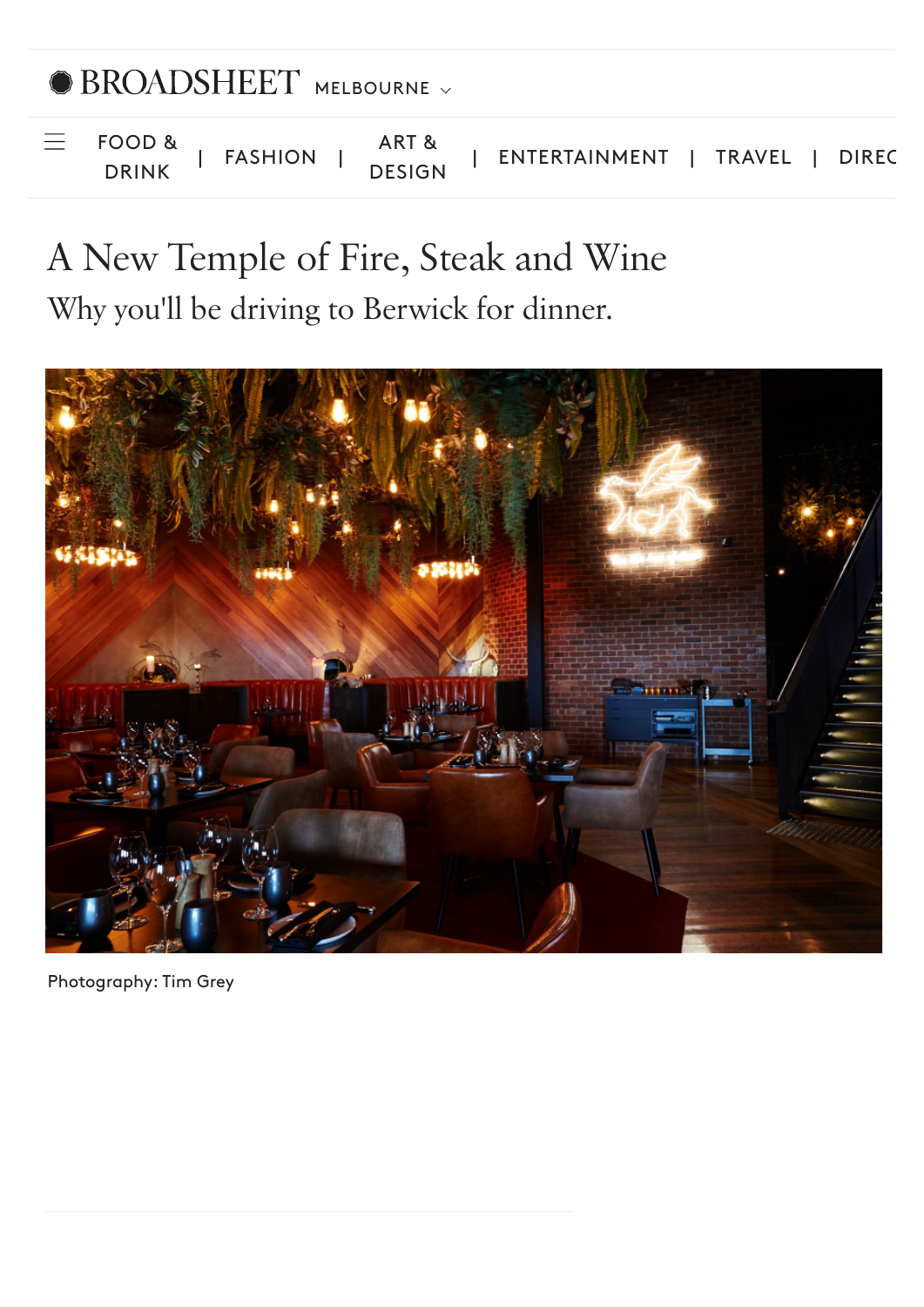Published on 28th July 2016 by TIM GREY



Berwick might not be top of mind when you think of destination dining. But maybe it should be.

MPD Steak Kitchen has some excellent credentials. Its head [chef, Chris Bonello, was group executive chef at Vue de](https://www.broadsheet.com.au/melbourne/food-and-drink/directory/restaurant/vue-de-monde) Monde. The 250-strong wine cellar, which floats above the bar in a climate-controlled fishtank, was filled by Banjo Harris Plane, formerly of [Attica](https://www.broadsheet.com.au/melbourne/food-and-drink/directory/restaurant/attica) and currently of [Bar Liberty](https://www.broadsheet.com.au/melbourne/nightlife/directory/bar/bar-liberty) (and twice named Australia's Best Sommelier). Its owners, Victor and Robert Zagame, have poured more than \$3 million into the former nightclub, installing clam-shaped leather banquettes, dark-wood tables with brass inlays, and a Grillworks Infierno, an incredible American-made wood-fired grill whose flames touch almost everything on the menu.

"We use wood-fire only, no charcoal. It's back to basics," says Bonello. "It's all native Australian ironbark, sometimes some mallee. We go through a tonne of wood a week."

The focus, as the name suggests, is beef. Premium cuts come from brand-name suppliers such as David Blackmore, Rangers Valley Black Market and O'Connors. Along with the tomahawks and hanger steaks, some more unusual cuts are on offer, such as the Pope's Eye steak.

"It's this beautiful meat sitting in the hip," explains Bonello. "The rump itself is a moving muscle, but the Pope's Eye is sitting right inside it not doing anything. It all breaks down when you cook it. You only get two in each carcass. It's very unique."

John Dory and lettuce also get passed over the grill, as does the baba ghanoush – eggplants are roasted each morning. The barbeque sauce is also prepared over wood, with onions, chillies and garlic charred and then poured over spiced creamed corn. The menu design allows Bonello to focus on the fundamentals, paring back his dishes to their most